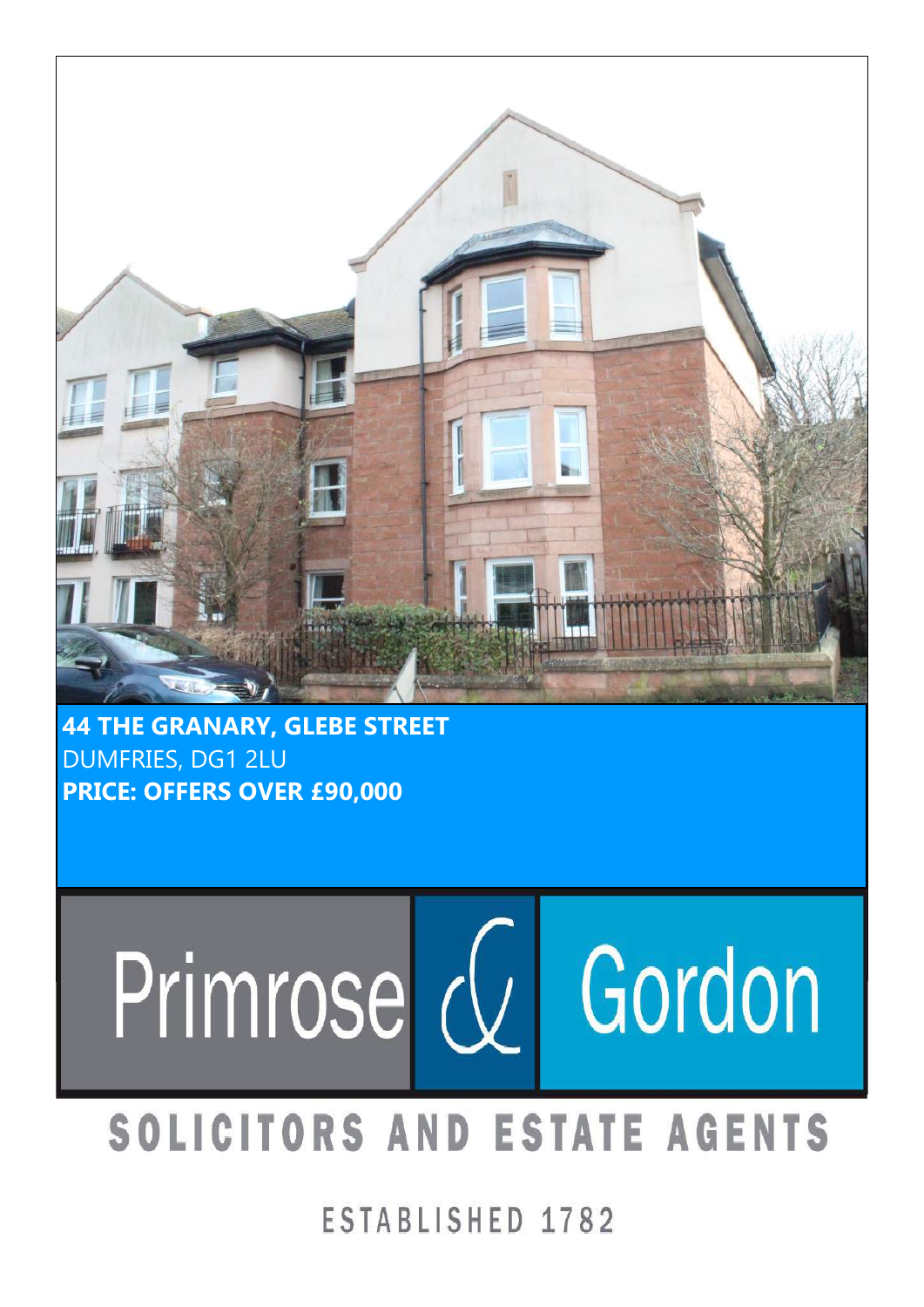

Room dimensions: Hall 4'08" x 17'00" (widest) (approx) Home Report—www.packdetails.com Living Room 14'00" x 14'11" (approx) REF: HP698650 Kitchen  $5'08'' \times 9'06''$  (approx) **EPC** = **C** Bedroom 1 11'11" x 18'07" (longest) (approx) Shower Room 6'01" x 7'02" (approx) Viewings are strictly by appointment

only by telephoning the selling agents on 01387 267316. These will be carried out in line with current Covid-19 regulations.

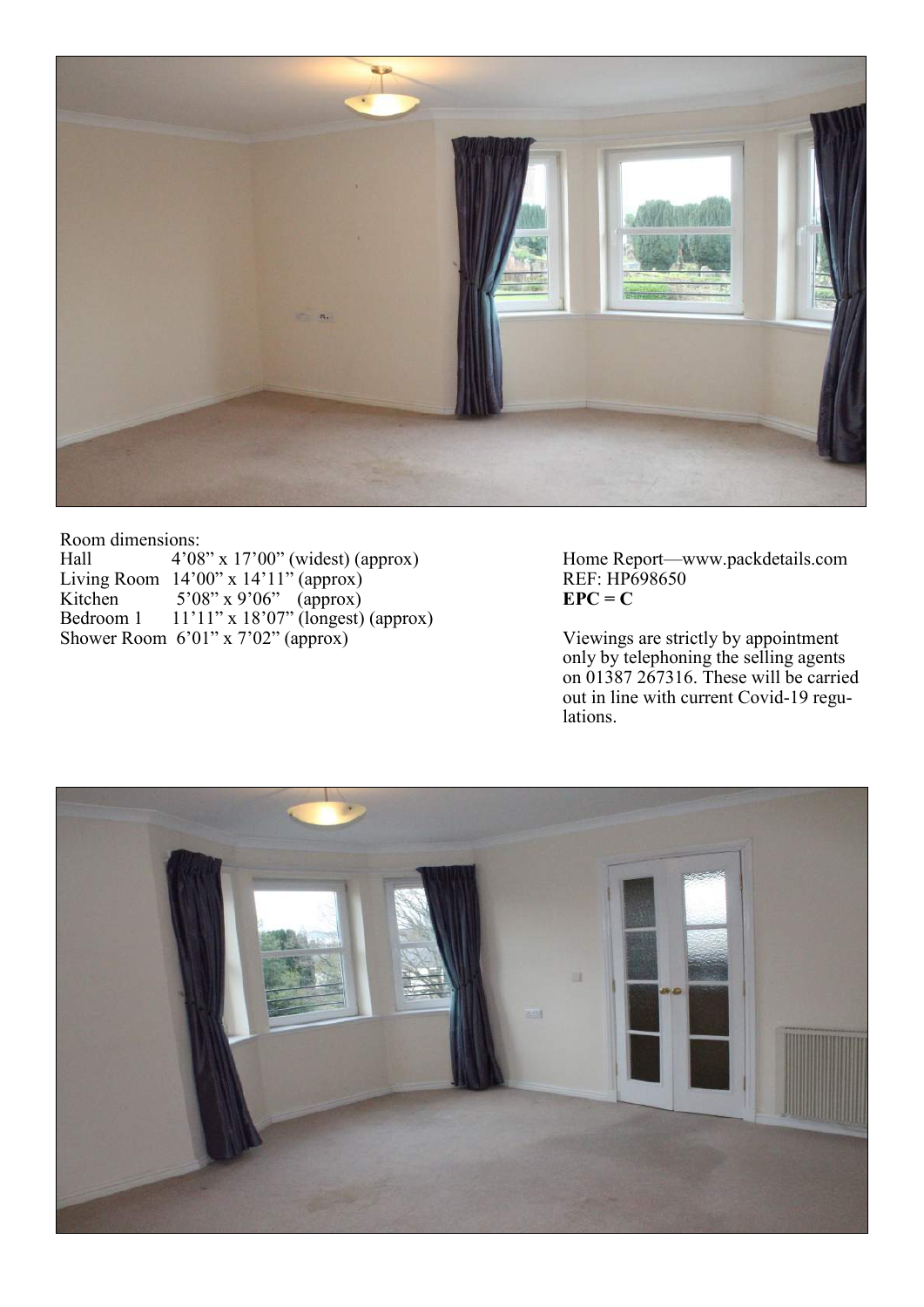Spacious one bedroom flat on the second floor of The Granary which remains a popular choice of retirement development. Conveniently situated on the edge of Dumfries town centre, the property is mere minutes away from a wide range of amenities, including town centre shops, supermarkets and Medical Centres. As a purpose built retirement development, benefits from an entry phone system, CCTV, lift. The apartment itself contains a care-call pull-cord in every room, along with easy to use push pad light switches. Please note that at least one occupant must be 60 years of age or over.

The accommodation comprises: Entrance hallway with built-in cupboard with electrics and large built-in airing cupboard with shelves and clothes pulley. Bright living room with bay window with views over town, electric radiator. Fitted kitchen with wall and base units, sink with mixer tap and left hand drainer, integrated AUG oven and 4 ring hob with extractr fan, fridge and plumbed for washing machine, part tiled, window to side. Spacious double bedroom with window to front, double built-in wardrobe with mirrored door, hanging rail and shelf. Shower room with W.C., sink with cupboard, large walk-in shower cubicle, heater towel rail, Dimplex wall fan heater, part tiled walls and Respatex. Communal gardens mostly laid to lawn with a variety of mature plants and trees. Sunny patio





### **SERVICES**

Mains water, electricity and drainage.

### **OFFERS**

Must be made in standard written Scottish Legal form to the Selling Agents. Prospective purchasers are strongly advised to register their interest in writing please with the Selling Agents Messrs. Primrose & Gordon so as to be notified of any Closing Date that may be fixed.

### CONSUMER PROTECTION FROM UNFAIR TRADING REGULATIONS 2008:-

These particulars have been carefully prepared and are believed to be accurate but they are not guaranteed and prospective purchasers will be deemed to have satisfied themselves on all aspects of the property when they make an offer. We the Selling Agents, have not tested any services or items included in the sale (electrical, solid fuel, water, drainage or otherwise) and make no representation, express or implied, as to their condition. All measurements are approximate and for guidance only. Photographs are purely illustrative and not indicative of (a) the extent of the property or (b) what is included in the sale. Measurements have been taken by a laser distance meter.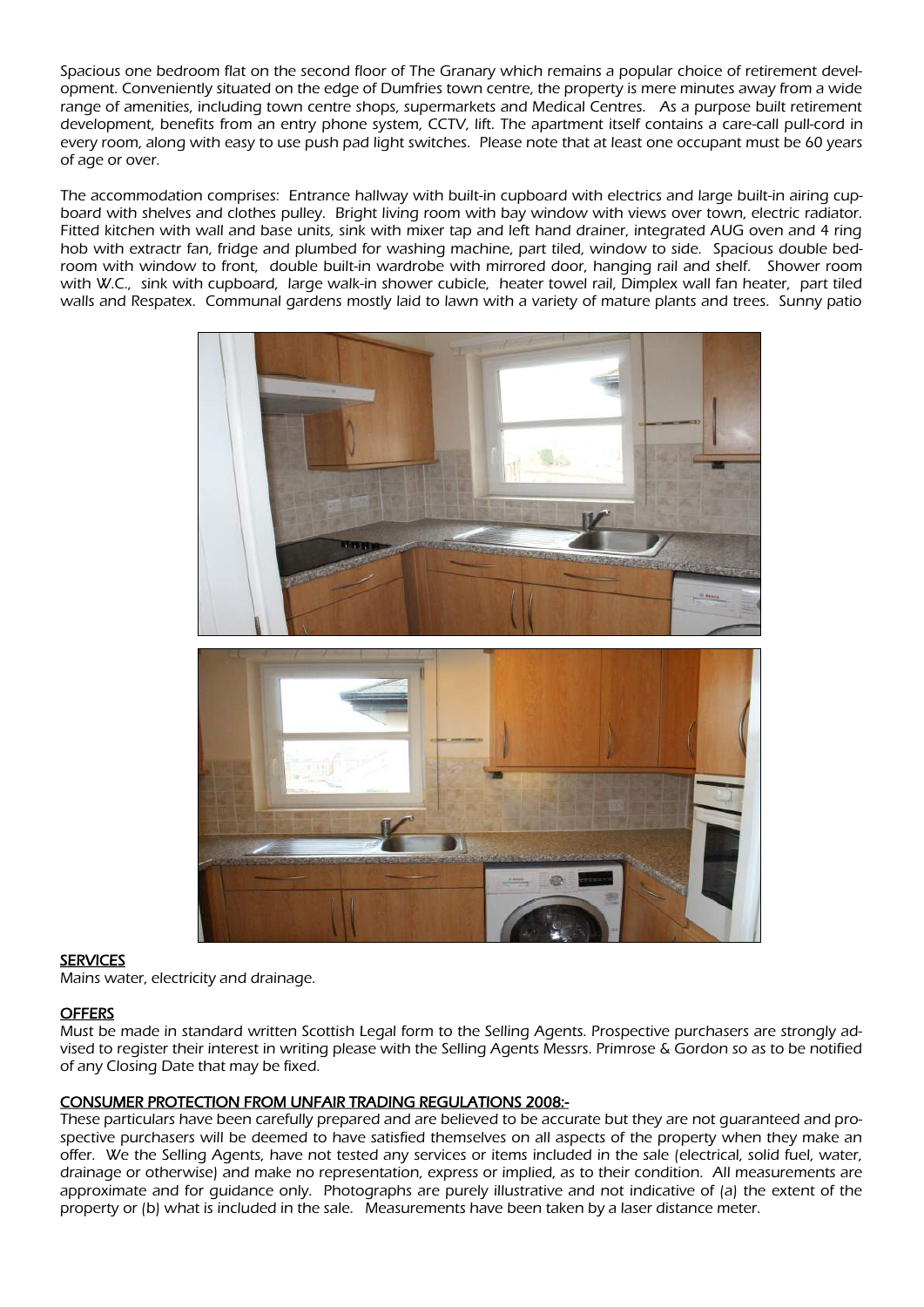



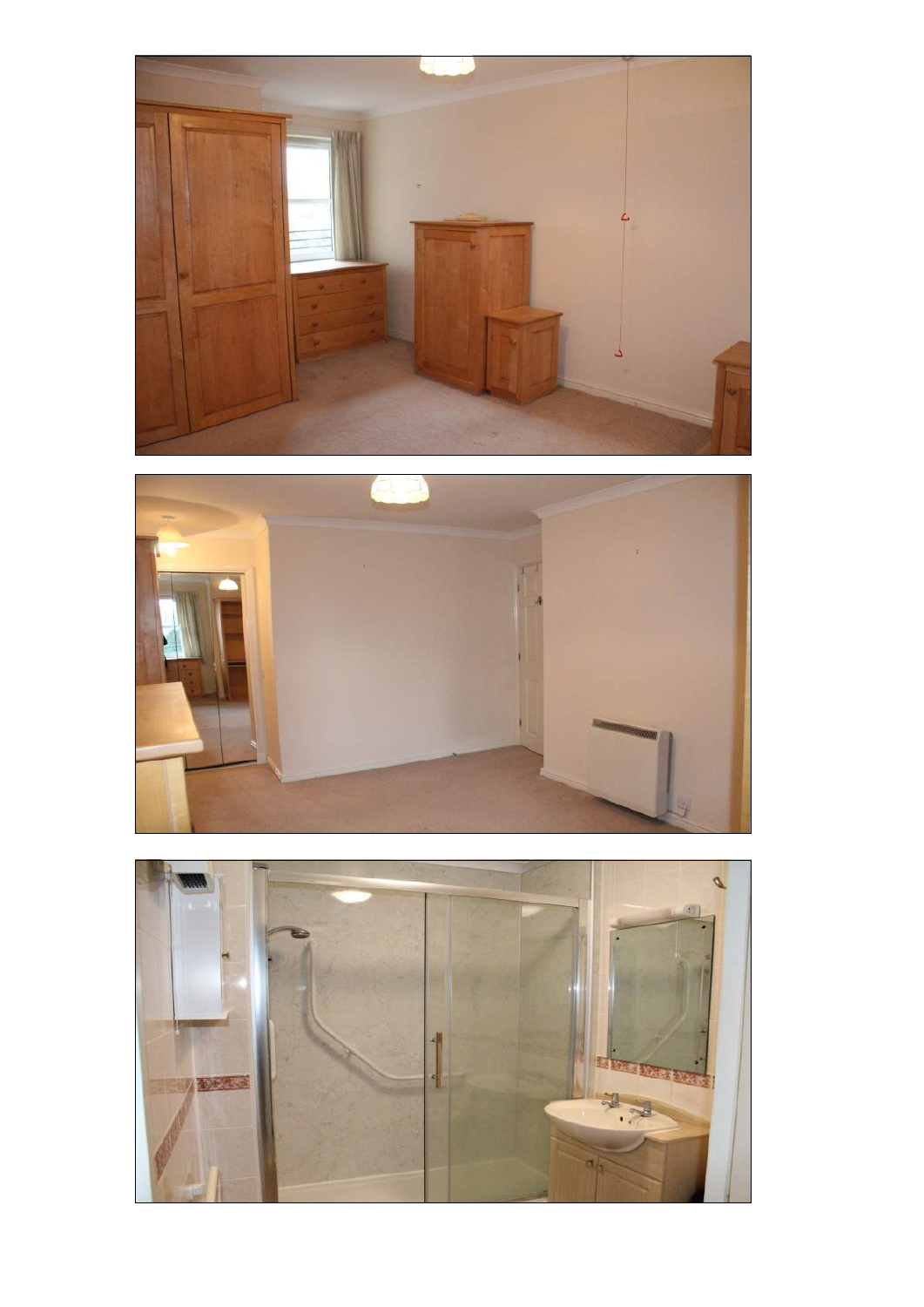